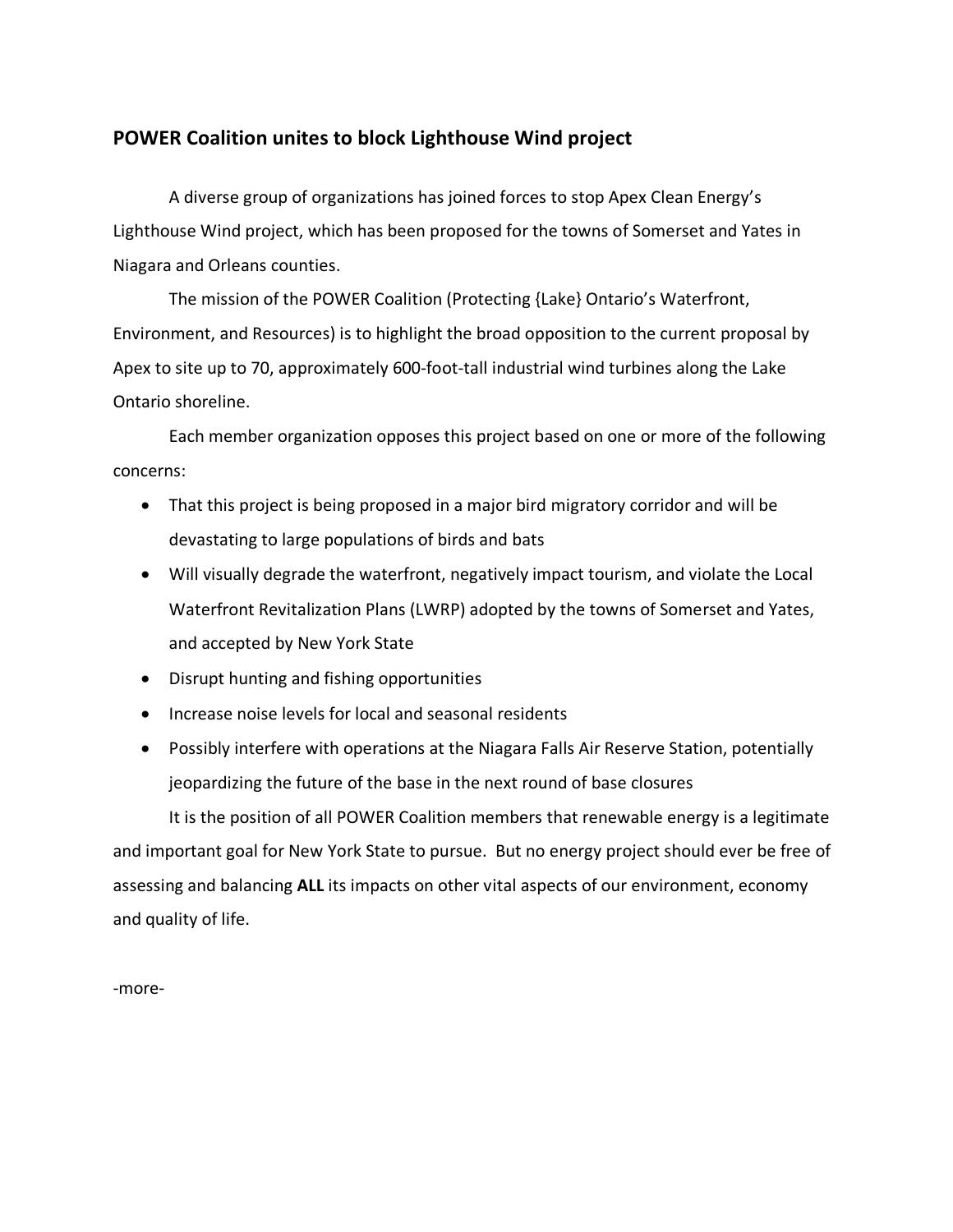## POWER Add 1-1-1

The POWER Coalition acknowledges the importance of standards for the proper siting of these projects based on eliminating or significantly mitigating the negative aspects any project might present. The POWER Coalition believes that the Apex proposal for Somerset and Yates fails to meet these standards and should be rejected by New York State.

POWER Coalition members include:

- American Bird Conservancy
- Braddock Bay Bird Observatory
- Burroughs Audubon Nature Club
- Federation of Monroe County Environmentalists
- Genesee Valley Audubon Society
- Great Lakes Seaway Trail
- Hawk Migration Association of North America
- New York State Ornithological Association
- Niagara USA Chamber
- Orleans County Federation of Sportsmen's Clubs
- Rochester Birding Association
- Save Ontario Shores, Inc.

"We are in favor of renewable energy, but the Lighthouse Wind project does not meet our standards," said Shawn Graff, vice president, Great Lakes Region, American Bird Conservancy. "The American Bird Conservancy believes that the proximity to the lakeshore makes this project toxic for migrating birds, bats and raptors and this alone should be enough to stop the project. There are several environmental organizations who agree.

"The U.S. Fish and Wildlife Service has produced a report based on its 2013 study in the project area and other studies near the Great Lakes that call for a setback from the shore of the Great Lakes to protect migrating birds. Additionally, there are POWER members that see other

-more-